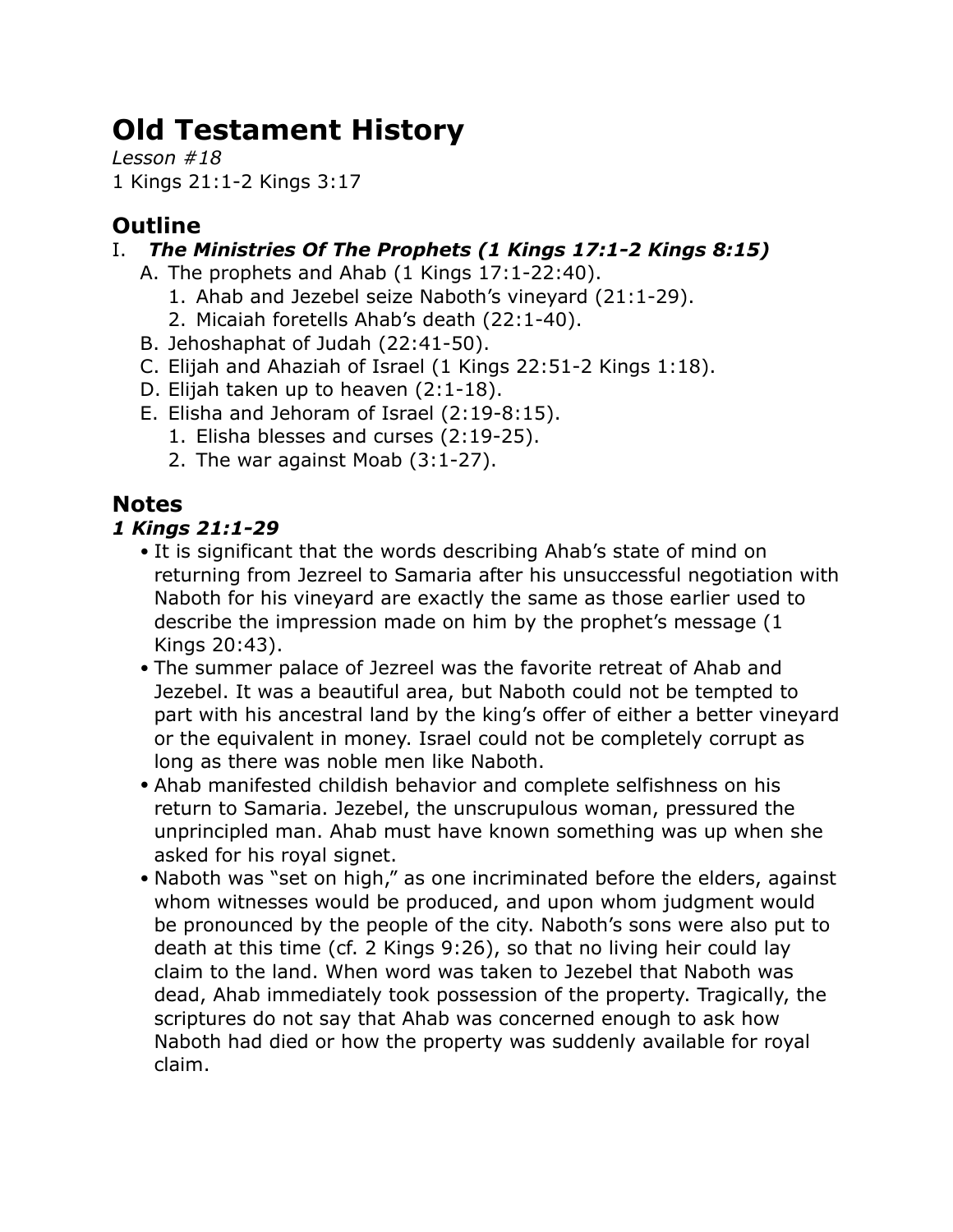- On that very day, Elijah was called by God to confront Ahab once more. Ahab no longer called Elijah "the troubler of Israel" but "my enemy." Doubtless his guilt weighed so heavily on his own conscience that he knew Elijah was there to condemn him. When Elijah stated that he had sold himself to do evil, he was not commenting on a rash decision, but the unmistakeable course of his life.
- Ahab and his house would be cut off like those of the first two dynasties, his spiritual predecessors in idolatry. The divine sentence pointed to terrible slaughter and carnage. Jezebel certainly would not escape either. Ahab reacted strongly to the rebuke by clothing himself in sackcloth and fasting. God sent Elijah to the king again telling him that the threatened punishment would be delayed until the lifetime of his son. However, Jezebel would not be spared.

#### *1 Kings 22:1-47; 2 Chronicles 18:1-34*

- Ahab used 400 false prophets to try to convince Jehoshaphat to move forward with him in an expedition against Ramoth-Gilead. These prophets, although not prophets of Baal, were prophets of Ahab, professedly speaking the word of the Lord. This is clear evidence of the debasement of the worship of God.
- Chronicles says that Ahab "enticed" Jehoshaphat (2 Chronicles 18:2), while Kings only relates the circumstances that led to the formal alliance between them. As important as Jehoshaphat may have felt the expedition, he knew that he should not go without some explicit approval from God.
- When the 400 prophets gave their unqualified support for the invasion, Jehoshaphat asked if there was a prophet of the Lord to be found in Samaria. It can be strongly inferred that Micaiah had been prophesying evil against Ahab. Furthermore, it is clear that Ahab merely saw prophets as men that he could control. The good or evil in their message was the result of either personal friendship or enmity with the king.
- The symbolic action of Zedekiah and the promise of pushing the Syrians back refers to Deuteronomy 33:17. This shows the interesting mixture of the acknowledgement of God with false prophecy. Micaiah knew that Ahab really did not want a message from God -- he had chosen his own path, and his destruction would come because of his own sin.
- Ahab received his sentence and Zedekiah would understand Micaiah's prophecy in the day when he hid himself from the enemy in an inner room. Ahab demanded that Micaiah be put in prison on rations until he returned. Micaiah stated that if Ahab returned at all, then the Lord had not spoken through him.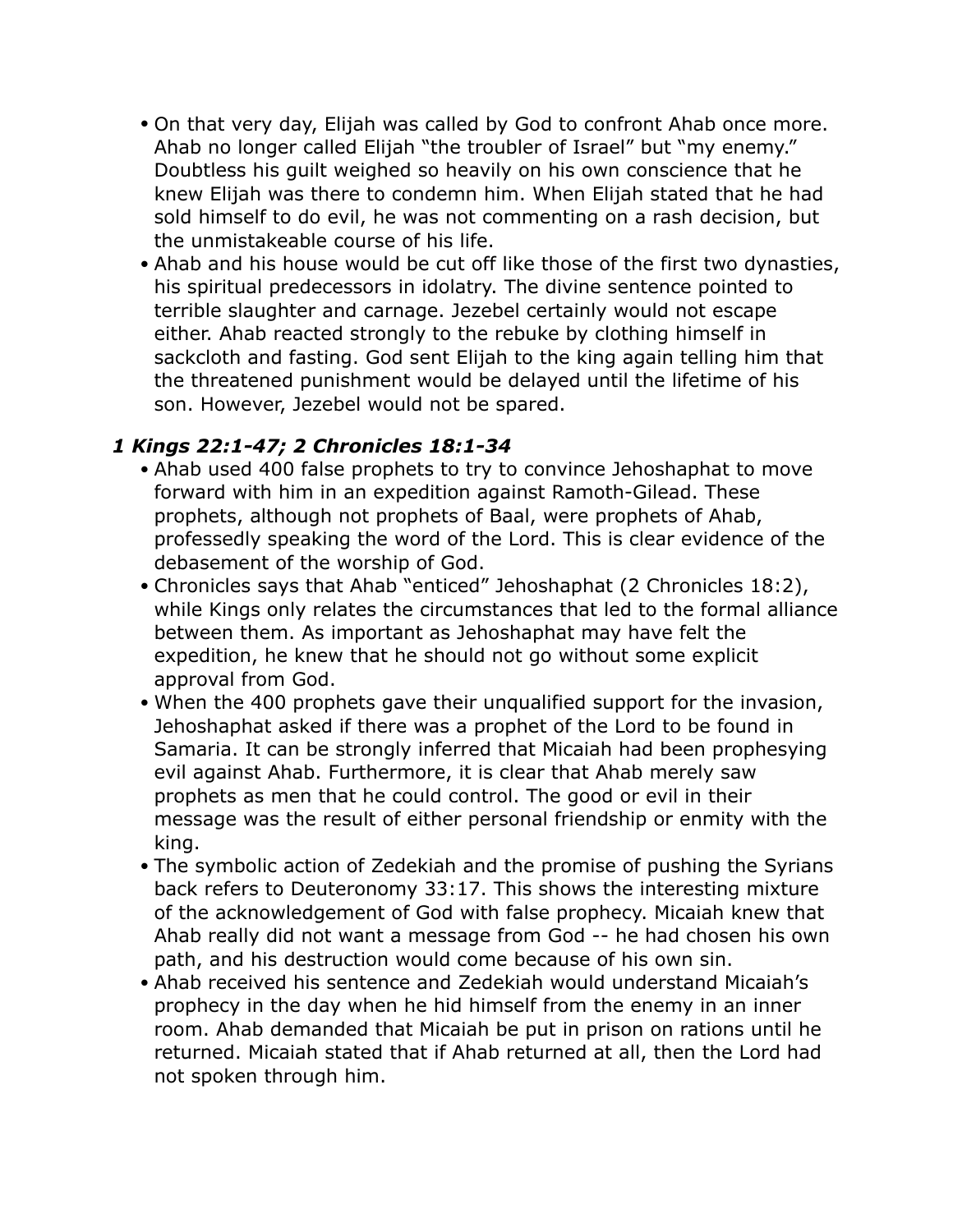- We are not told what impression the scene made upon Jehoshaphat, but one cannot help but feel that, in spite of his boastfulness, it had a deep impact even upon Ahab. This is easy to see in the request he made of Jehoshaphat, who would go to battle in his royal robes while Ahab disguised himself.
- The disguise did not work. When the Syrians saw Jehoshaphat, they refused to kill him, seeking to kill Ahab instead. A "random" arrow found its mark, inflicting a mortal wound and causing Ahab to be wheeled out of the battle. So that the soldiers would not become discouraged by his death, Ahab had his dying body propped up in his chariot. When it was known that the king was dead, as Ahab had feared and as Micaiah had predicted, the army scattered. True to the prophecy, the dogs licked up his blood (1 Kings 20:42; 21:19; 22:17, 20).

#### *2 Chronicles 19:1-20:34*

- Hanani the seer had confronted King Asa half a century earlier, and his son Jehu the seer had already condemned the dynasty of Baasha in Israel, some 35 years before this occasion in 853 B.C. (1 Kings 16:1, 7). Jehu's message was once again a negative one, opposing Jehoshaphat's alliance with Israel.
- Jehoshaphat had to learn in the destruction of his fleet at Ezion-Geber (2 Chronicles 20:37) that his undertakings, however well-planned and apparently safe, would only end in disappointment and failure. Once again he undertook the religious reformation started at the commencement of his reign. He traveled the country from its southern boundary to its northern. His main desire was to bring the people back to God.
- The account given of the work of Jehoshaphat embraces three points: the appointment of judges, the principle underlying their authority, and rules for their office. Jehoshaphat appointed a tribunal of priests, Levites, and the chiefs of clans. He gave them the final decision in all matters concerning religion and worship.
- The Moabites and Ammonites came up against Jehoshaphat and the first response was to invoke the aid of the Lord. A fast was proclaimed throughout Judah -- a day of humiliation for national sins and of prayer in their time of greatest need. Jehoshaphat took his place in the most prominent part of the temple and guided the people in their act of humiliation and earnest prayer.
- The ambushes that the Lord set against the invaders are not identified; but they may have consisted of Edomites, since the men of Ammon and Moab proceeded to turn on the men of Mt. Seir. The result was that they helped to destroy one another, just as had occurred at the triumph of Gideon (Judges 7:22).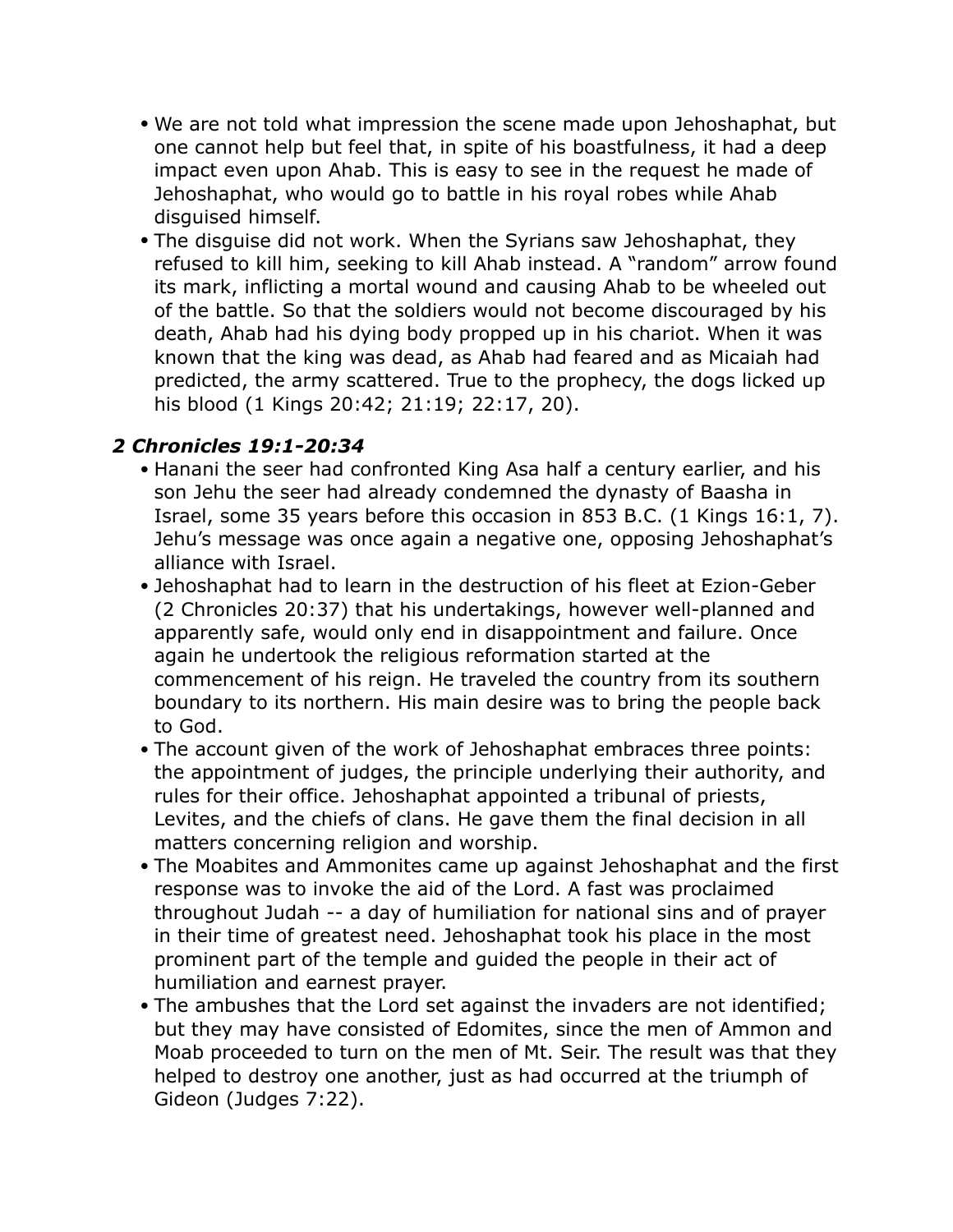• Judah then had the opportunity to take the spoils of the battle. For three days they took spoil, and on the fourth day they gathered in a valley to the northwest of Tekoa where they praised and thanked God.

#### *1 Kings 22:48-2 Kings 2:14; 2 Chronicles 20:35-37*

- The historical notice is probably intended to explain how Jehoshaphat restarted commercial activities in Ezion-Geber. The Edomite weakness may be attributed to Jehoshaphat's victory over Moab and Ammon. Jehoshaphat's commercial alliance with Ahaziah was denounced by the Lord through his prophet Eliezer (2 Chronicles 20:36-37). Because Ahaziah was evil, God had sent a storm to destroy the fleet before it could sail. Evidently Jehoshaphat was wise enough to refuse a second trading proposal put forward by Ahaziah.
- The reign of Ahaziah lasted a little more than a year. The one great political event of the period is very briefly mentioned, but it was full of disastrous consequences. From the opening of words of 2 Kings we learn that the Moabites, who, since the time of David, had paid tribute, rebelled against Israel after the death of Ahab.
- Ahaziah fell through a lattice and consulted Baalzebub the god of Ekron. Baal was the common name given by the Canaanites, Phoenicians, Syrians, and Assyrians to their supreme deity. This Baal was the fly god, who was supposed to send or to avert a plague of flies. He was also consulted as an oracle. This, in reality, was a challenge to God, and must be dealt with accordingly. Elijah told the messengers to take back God's message of death to Ahaziah.
- The first reaction of the king was to send troops after Elijah, presumably with the intent of bringing him back to the king. Instantly, at Elijah's bidding, heavenly fire consumed the commander and all his men. When the captain and his 50 men did not return, Ahaziah sent a more arrogant commander with his 50 man squad who met the same judgment. The third commander respectfully asked Elijah for their lives and for the prophet to accompany them back to Samaria. The sentence would not be removed. Ahaziah died and his brother Jehoram took his place.
- The circumstances surrounding the removal of Elijah are as unique as those connected with his first appearance. It had the same suddenness, miraculousness, and symbolic meaning.
- The text clearly shows that the immediate departure of Elijah was expected, and the language also implies that something extraordinary was going to be connected with it. As they proceeded southward toward Bethel, Elijah indicated to Elisha that the Lord wanted him to go all the way to Bethel to visit the school of the prophets there and so he urged Elisha to stay in Gilgal. It would appear from the narrative that Elijah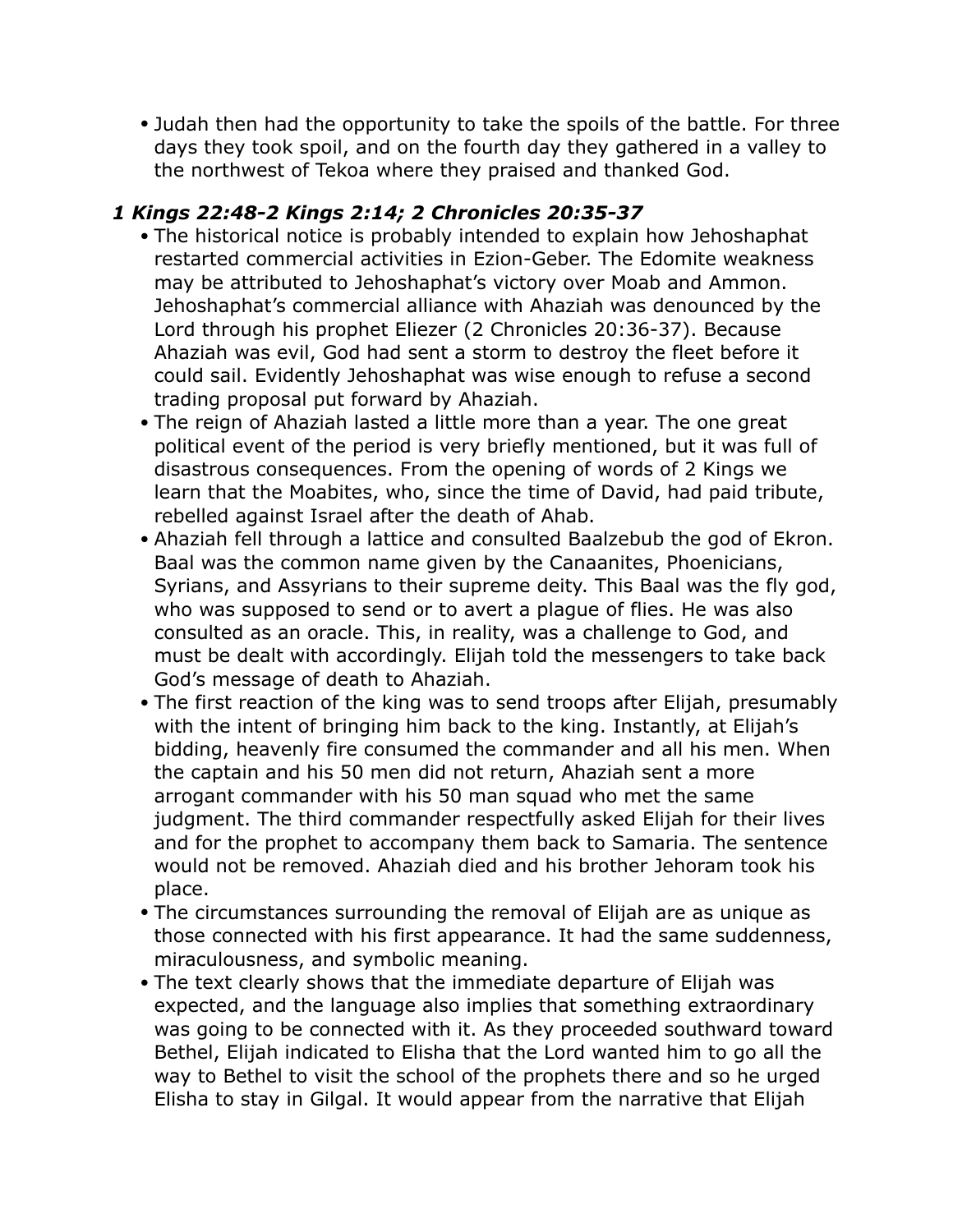had told his students that his ministry was nearing a close and that one day soon he would leave them. Elisha would not be dissuaded; he would go with Elijah.

- The two great prophets, master and successor, stood at the banks of the Jordan. Taking his prophet's mantle and rolling it up like a rod, Elijah struck the river. Immediately the waters on one side piled up in a heap, and the waters on the other side ran off toward the Dead Sea.
- Elijah, sensing the imminency of his departure, asked what more he could do for his successor. To the very end he remained concerned for others and for the continuance of God's work. The enormity of the loss of Elijah must have so gripped the humble Elisha that, claiming his position as firstborn, he asked for the firstborn's "double portion." This not to be thought of in the sense of inheritance, but of the granting of power far beyond his own capabilities to meet the responsibilities of the enormous task that lay before him.
- Suddenly, as the two walked and talked together, a fiery chariot swooped between them and took Elijah along in its terrific wind up into heaven. It was over in an instant. Elisha could only cry out in amazed tribute to his departed master. The translated prophet had been a spiritual father to Israel and as such, spiritually, her foremost defense. Once again the Jordan parted, bringing not only complete confirmation of his prophetic office to Elisha, but divine accreditation for him before the eyes of the 50 students who had witnessed the entire event.

#### *2 Kings 2:15-25*

- With the removal of Elijah, Elisha started his ministry, the test of its reality being the parting of the Jordan. The next three incidents should be considered as preparatory to his prophetic activity. The first was a public acknowledgement by the sons of the prophets (2 Kings 15:15-18). The second was when he healed the waters, and the third was when the bears killed the youths who mocked him (2 Kings 2:15-24).
- The 50 sons of the prophets instantly recognized the transferral of prophetic prominence to Elisha and accepted his leadership. From this moment, they would be unquestioning, obedient instruments of his will. However, they had to learn this from painful experience. Their insistence of searching the countryside for Elijah was granted. When they were fully satisfied that Elijah was nowhere to be found, they returned to Elisha, doubtless with greater resolve to listen to their new leader.
- The last two miracles immediately established the character of his ministry -- his would be a helping ministry to those in need, but one that would tolerate no disrespect for God and His earthly workers.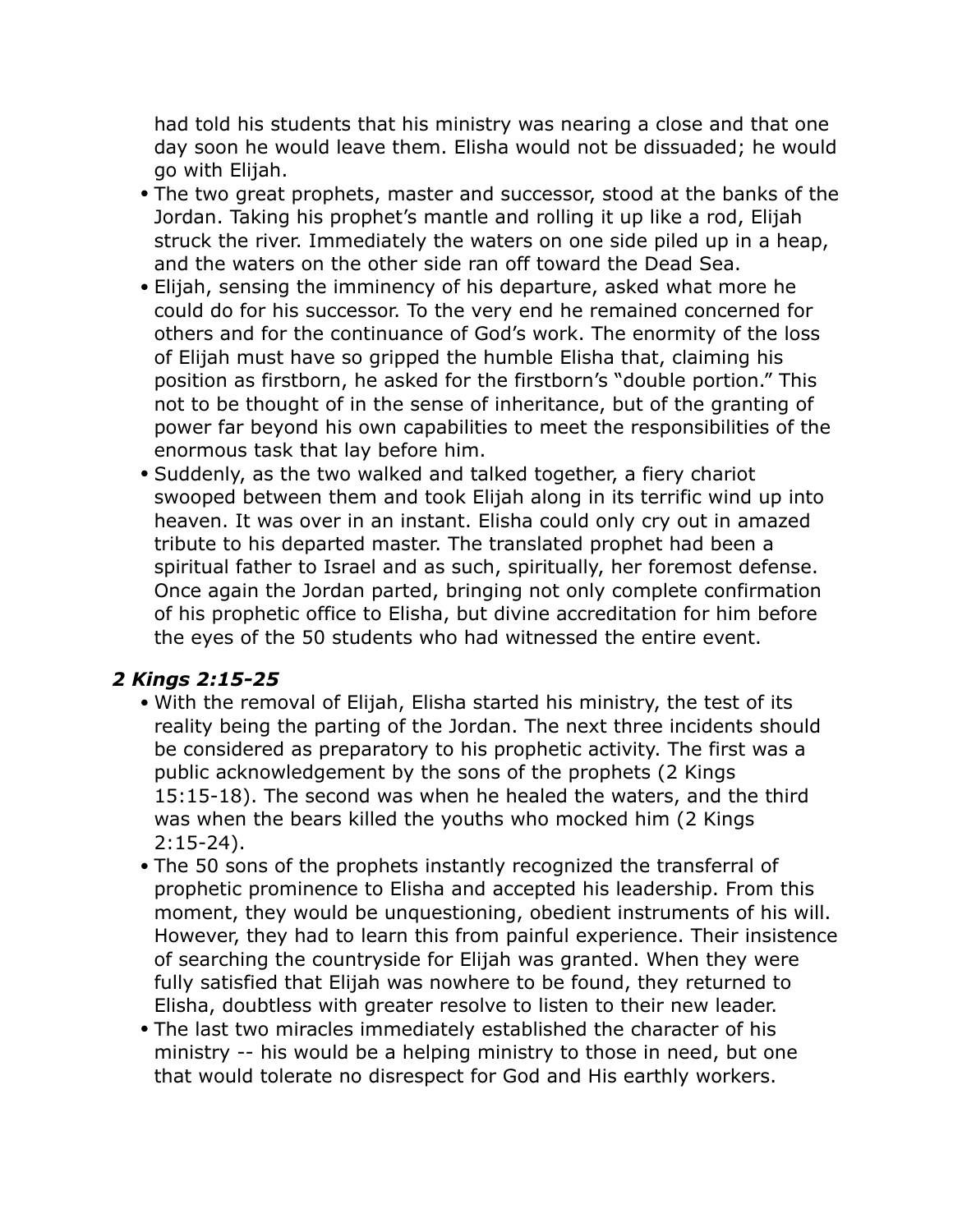- In the case of Jericho, though the city had been rebuilt in the days of Ahab (1 Kings 16:34), it had remained unproductive. Apparently the water still lay under Joshua's curse (cf. Joshua 6:26), so that both the citizens and land suffered. Elisha's miracle removed the judgment, and he wrought the cure through the means supplied by the people of Jericho so that their faith might be strengthened through submission and participation in God's work.
- The very public insult against Elisha was a mocking of Elijah's being received up into heaven, aimed ultimately at God. In a very real way, Elisha's whole prophetic work was in jeopardy; therefore the youths' ridicule had to be dealt with sternly. The sudden arrival of the two bears who mauled 42 young men to death would serve as both an awful sentence on unbelievers and a reminder that blasphemy against God would be met with swift and harsh consequences.

#### *2 Kings 3:1-27*

- Mesha, the Moabite king, refused to send the required tribute of wool and rebelled against Israel, and he made his own record of this rebellion. It was found in 1868 at Dibon, in Moab, 20 miles east of the Dead Sea, by F. A. Klein, a German missionary. It is a black basalt stone, 3 feet high, 2 feet wide, 14 inches thick, with an inscription of Mesha. It is known as the Moabite Stone. Thinking that several pieces would be more valuable than one, Arabs, by lighting a fire around it and pouring cold water over it, broke it in pieces. Later the French secured the pieces, and by putting them together, saved the inscription. It is now in the Louvre Museum.
- Jehoram enlisted Jehoshaphat to join with him in the expedition against the Moabites. Jehoshaphat agreed. He probably felt that he had a score to settle with Moab for the previous war (2 Chronicles 20:1-29). The plan of the two kings was to make an invasion of Moab from the south. Mesha refused to be drawn into the wilderness of Edom. Jehoram saw nothing but defeat and doom. Jehoshaphat, despite his shortcomings, was concerned with spiritual matters, and, as on another occasion (1 Kings 22:7), he asked for a true prophet of the Lord.
- As the kings approached Elisha, he addressed Jehoram -- whose war this really was -- with words of strong rebuke. Why had Jehoram come to God's prophet and not to those of Baal, whom Israel's royal house served?
- God would grant them a complete victory. The people were instructed to dig ditches, and then, without the sound of wind or the sight of rain, would the ditches be filled with water. When God filled the ditches, the Israelites quenched their thirst. But when the Moabites saw the water, they thought it was blood because it was turned red by the color of the